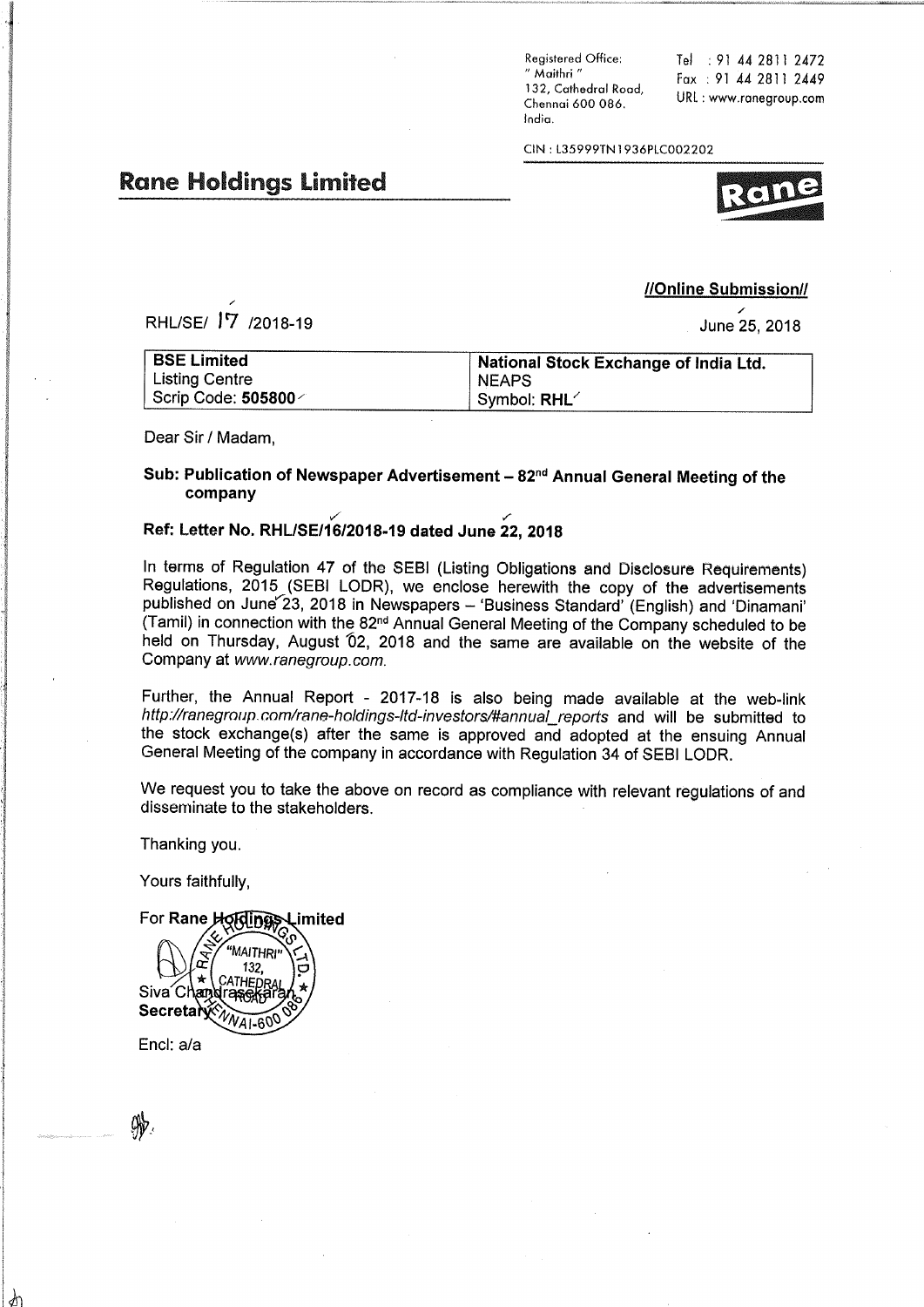Ran

் <mark>ரானே - ஹோல்டி,ங்ஸ்</mark> - லியிட்டெட்<br>- CIN: L359991N1936PLC002202

— อาเมริการ (เมือง - มาราวงาน - มาราวงาน - มาราวงาน - มาราวงาน - มาราวงาน - มาราวงาน - มาราวงาน - มาราวงาน - มาราวงาน - มาราวงาน - มาราวงาน - มาราวงาน - มาราวงาน - มาราวงาน - มาราวงาน - มาราวงาน - มาราวงาน - มาราวงาน - มา 喇嘛 Website

#### அறிவிப்பு

எண்பத்தி இரண்டாவது வருடாந்தரப் பொதுக் கூட்டம்

அனைத்து உறப்பினர்களுக்கும் தெரிவிப்பது என்னவென்றால்:

் அலைத்து உறுப்பினர்களுக்கும் தெரிவிப்பது என்னவென்றால்:<br>| . வருடாந்தரப், பொதுக் :கூட்டத்திற்கான (AQM) அறிவிப்பில் குறிப்பிட்டுள்ள<br>| . அனுவல்களை மின்னனு முலம் வாக்களிப்பு பொழல்முறையாற்றலாம் .<br>| . . . .(இந்திய நேரம் காலை 30

்பெறுபவர ஆவார<br>- பின்னனு மூலம் வாக்களிக்கும் நடைமுறை மற்றும் வருடாந்தரப் போதுக்<br>- கூட்டத்தில் வாக்களிப்பு ஆகியவை நியாயமாகவும் ஒளிவுமறைவு இல்லாத<br>- வீ கையி லு ம - நடை பெறு வ தை மேற்பார் வையிடு வ தற்கு<br>- தி வா க - வீசாம்மே - M/s. சிஆர் & அசோசியேட்ஸ், நிறுவனச் செயலாளர்கள், ஆய்வாளராக.

M/s. சி.ஆர் & அசோசியேட்ஸ், நிறுவனச் செயலாளர்கள், அய்வாளர்<br>நிறுவனம் நியமித்துள்ளது.<br>பிருதேனும் விவரம் தேன் என்றால், உறுப்பினர்கள் www.evoting.insid.com<br>- என்ற இணையி தளத்தின் பதிவிறக்கம் பகுதியில் உள்ள உறுப்பினர்களுக்கான,

கேண்டிய எண்கள் ; 1800222980 / 022-24994200 / 022-<br>249451-11 எண்கள் ; 1800222980 / 022-24994200 / 022-<br>2494-11 எருக்கூட்டத்தில் (AGM) கலந்துகொண்டு வாக்களிக்கத் தகுதி<br>24 என் எந்தவொரு உறுப்பினரும் தனக்கு பதிலாகக் கலந்துகொண

சென்னை grer 22, 2018.

NEWSPAPER: DINAMANI LANGUAGE : TANIL EDITION : ALL EDITIONS DATE OF PUBLICATION: JUNE 23, 2018